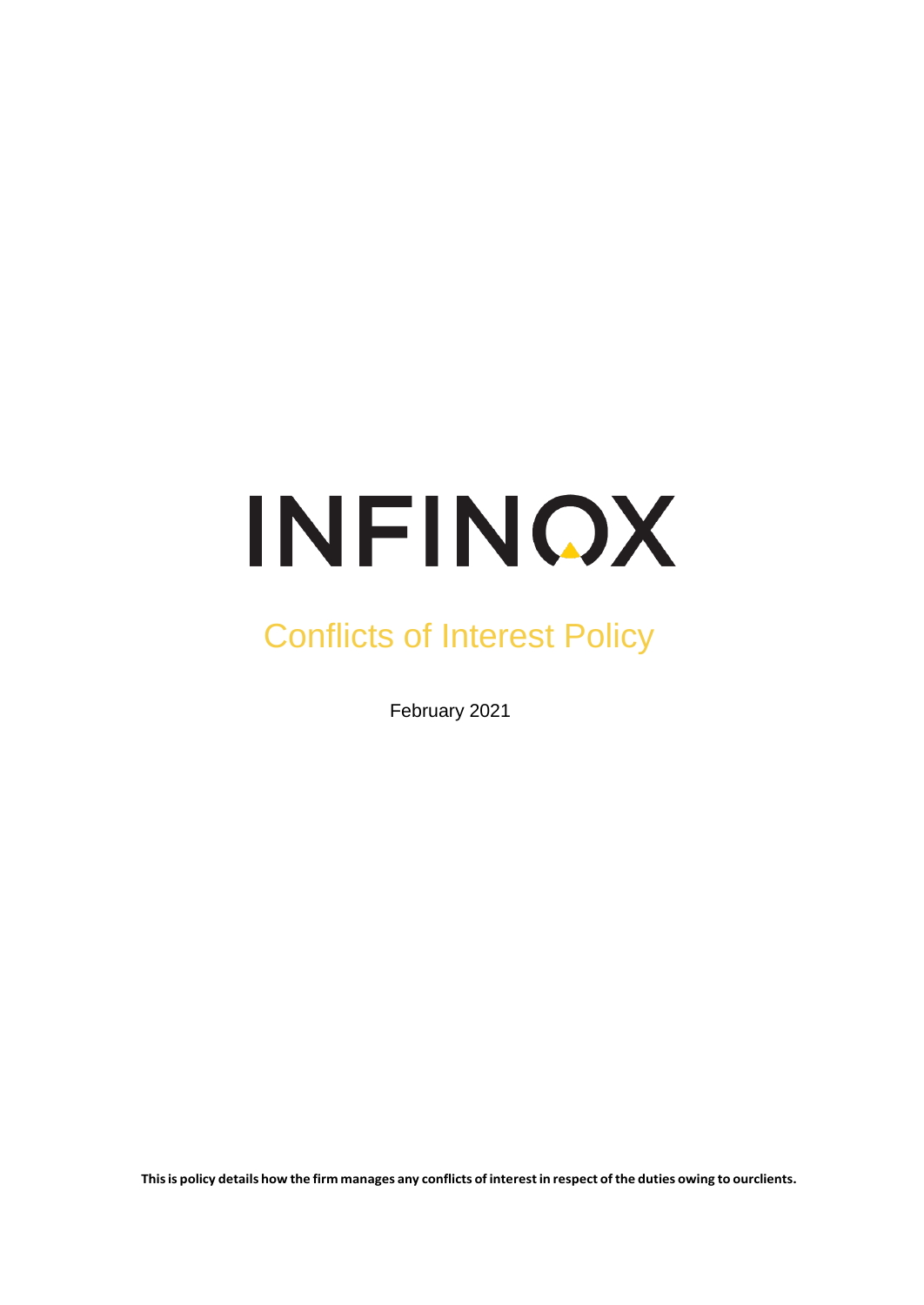### **Contents**

| 2.               |  |
|------------------|--|
| 3.               |  |
| $\overline{4}$ . |  |
| 5 <sub>1</sub>   |  |
| 6.               |  |
| 7.               |  |
| 8.               |  |
| 9.               |  |
| 10.              |  |

1

Infinox Capital ('Infinox') with business license number 10077880 is a registered trading name of IX Capital Group Limited ('IXCG'), a company which is duly incorporated under the laws of the Commonwealth of The Bahamas and regulated by the Securities Commission of The Bahamas ('SCB'), Registration No. SIA-F188.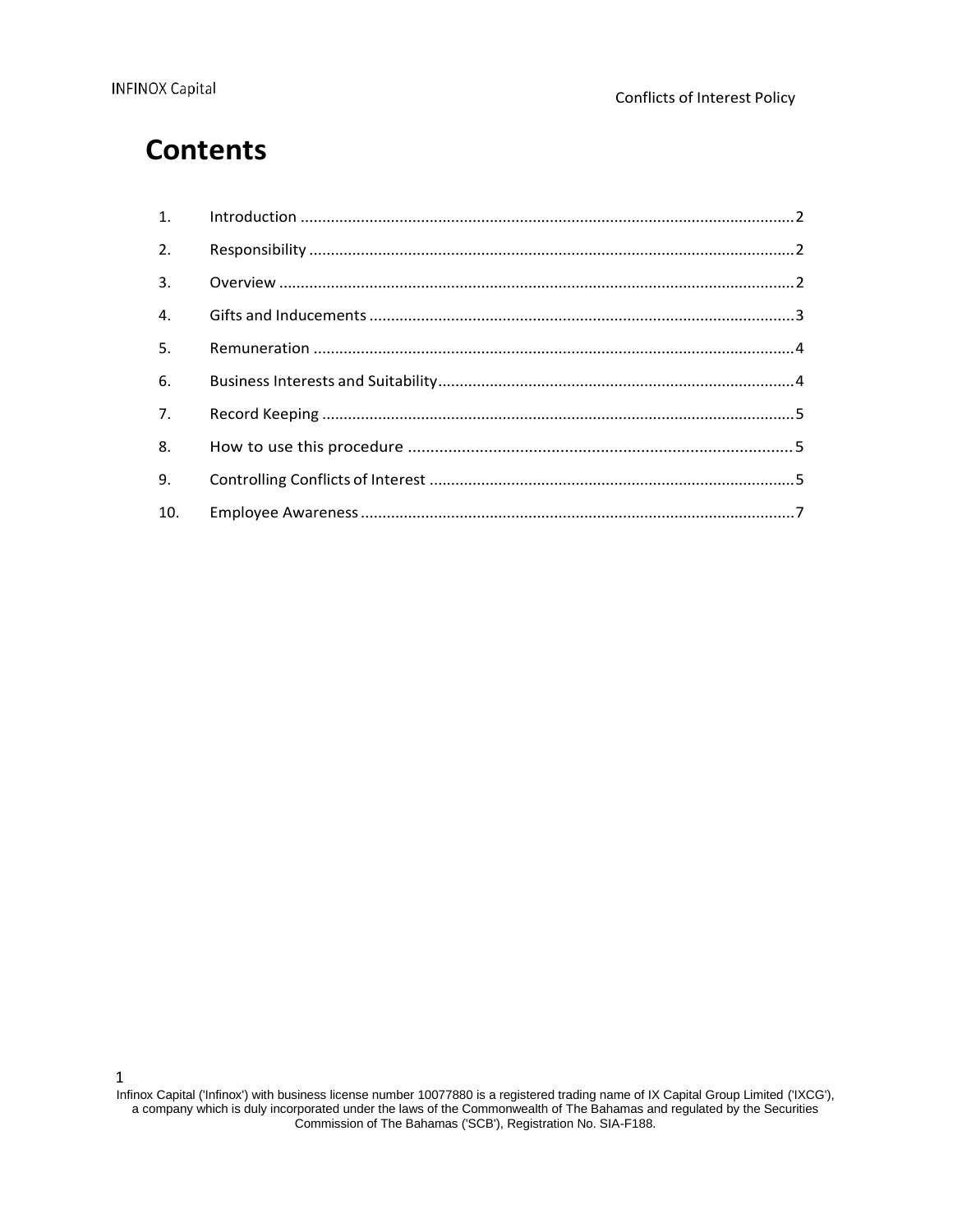#### **1. Introduction**

INFINOX Capital is a registered trading name of IX Capital Group Limited, formerly Infinox Capital (Bahamas) Limited, which is authorized and regulated by the Securities Commission of The Bahamas (the "SCB"). This policy is issued pursuant to, and in compliance with the regulations and legislations of The Bahamas.

This policy details how INFINOX manages any conflicts of interest in respect of the duties. A conflict of interest is a situation in which someone in a position of trust has competing professional or personal interests. Such competing interests can make it difficult for individuals to fulfil their duties impartially. A conflict of interest may exist even if no unethical or improperact results from it.

#### **2. Responsibility**

The Compliance Officer is responsible for overseeing this area and has access to all necessary resources and personnel to carry out this procedure properly.

For the purposes of this policy, our interest includes the interests of INFINOX's employees, directors or other people who work under its direct or indirect control, as well as any agents associated with it.

This procedure is reviewed annually. In addition, if there is a major compliance breach in this area, the head of compliance will review the relevant procedure, the compliance officer will sign off on the changes to the procedure, and where necessary external compliance consultants will be engaged to review the procedure.

#### **3. Overview**

Managing conflicts by disclosure should be the last resort and that as far as possible, conflicts of interest should be avoided. Where they do arise, INFINOX recognizes that conflicts of interest may be managed by:

- a. Controlling;
- b. Avoiding; and
- c. Disclosing of the conflicts.

#### 2

Infinox Capital ('Infinox') with business license number 10077880 is a registered trading name of IX Capital Group Limited ('IXCG'), a company which is duly incorporated under the laws of the Commonwealth of The Bahamas and regulated by the Securities Commission of The Bahamas ('SCB'), Registration No. SIA-F188.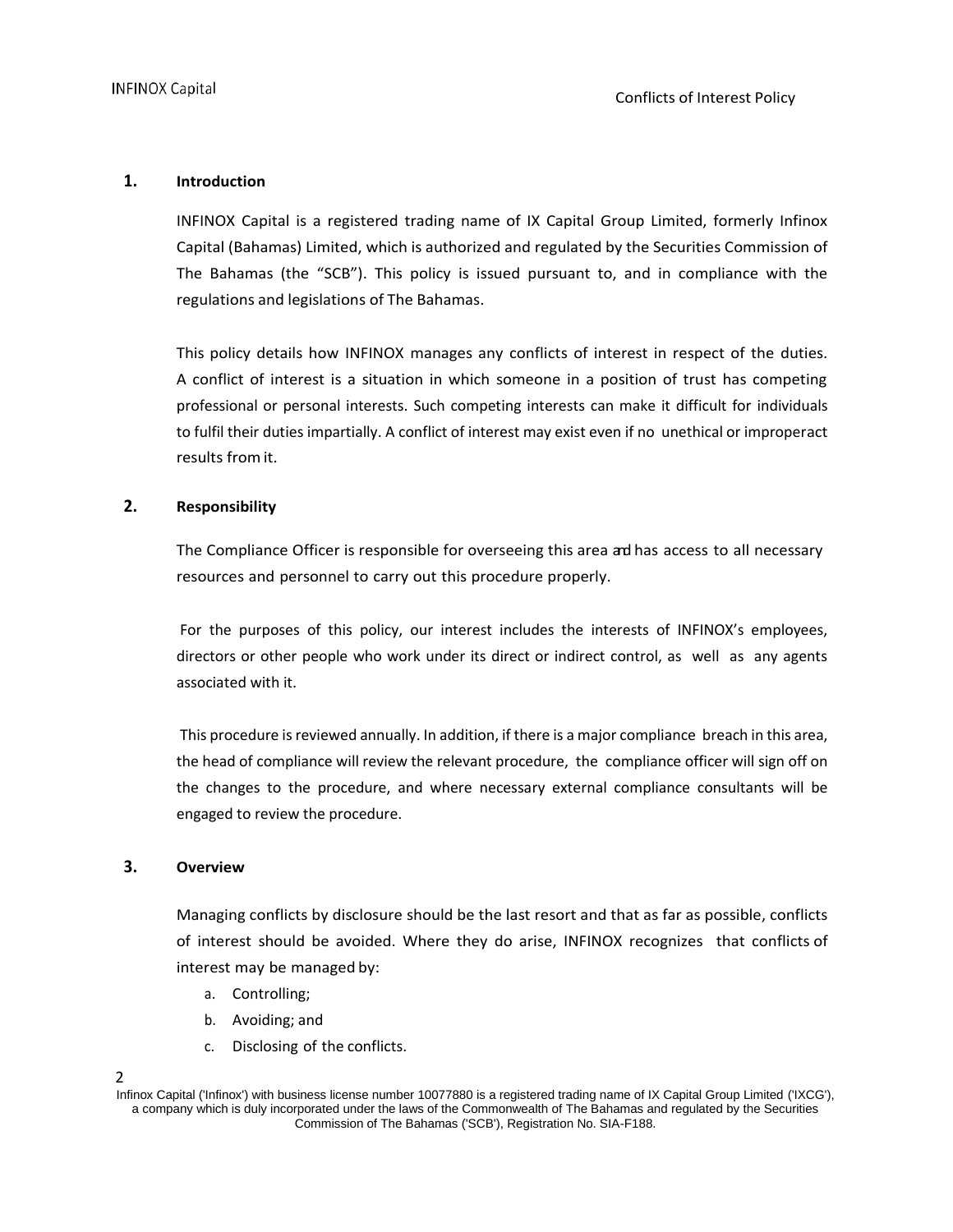#### **INFINOX Capital**

#### Conflicts of Interest Policy

INFINOX is committed to avoiding conflicts of interest. We will take reasonable steps to detect conflicts of interest that could arise when a service is being provided, between our self, which includes its managers, employees and associated agents or any person directly or indirectly controlled by them, and its customers, or between its customers.

Where actual or potential conflict of interest could arise between us and a client, we ensure they are correctly identified, monitored and managed. We also keep a record of the kinds of activity undertaken in which a material conflict of interest has arisen or could arise.

We will keep an up-to-date list of the kinds of services, or investment activities, carried out by the company or on its behalf, in which a conflict of interest has arisen, or which have posed a significant risk of harming the interests of one or more customers.

In the event of a conflict of interest arising and our identification that our actions to manage the conflicts of interest is not sufficient to ensure, with reasonable confidence,that risks of damage to the interests of our client will be prevented, we will clearly disclose the general nature and/or sources of conflicts of interest to our client before undertaking business for the client.

Below is a summary of the principal conflicts (some inherent in this type of business) that can arise and the steps INFINOX takes to mitigate them.

#### **4. Gifts and Inducements**

3

On occasion, our employees may personally benefit from dealings with potential or existing clients, services providers etc. A *Gifts and Inducements Policy* is in place to ensure that these are not excessive and do not create an obligation or debt. A *Gifts and Entertainment register* is maintained for recording any gifts or inducements given or received which are in excess of \$100 market value. Pre-approval from compliance is required by employees and directors for any gifts or entertainment, which are in excess of

\$100 market value, given to or received from clients and recorded by compliance on the *Gifts and Entertainment Register*. In exceptional circumstances where pre-approval is not possible, this will be reviewed and recorded by compliance on an ex-post basis.

INFINOX believes that there is little opportunity for conflicts arising from gifts and inducements, due to the majority of our client contact taking place via telephone and little entertainment taking place face to face. Gifts received by employees in the past have been

Infinox Capital ('Infinox') with business license number 10077880 is a registered trading name of IX Capital Group Limited ('IXCG'), a company which is duly incorporated under the laws of the Commonwealth of The Bahamas and regulated by the Securities Commission of The Bahamas ('SCB'), Registration No. SIA-F188.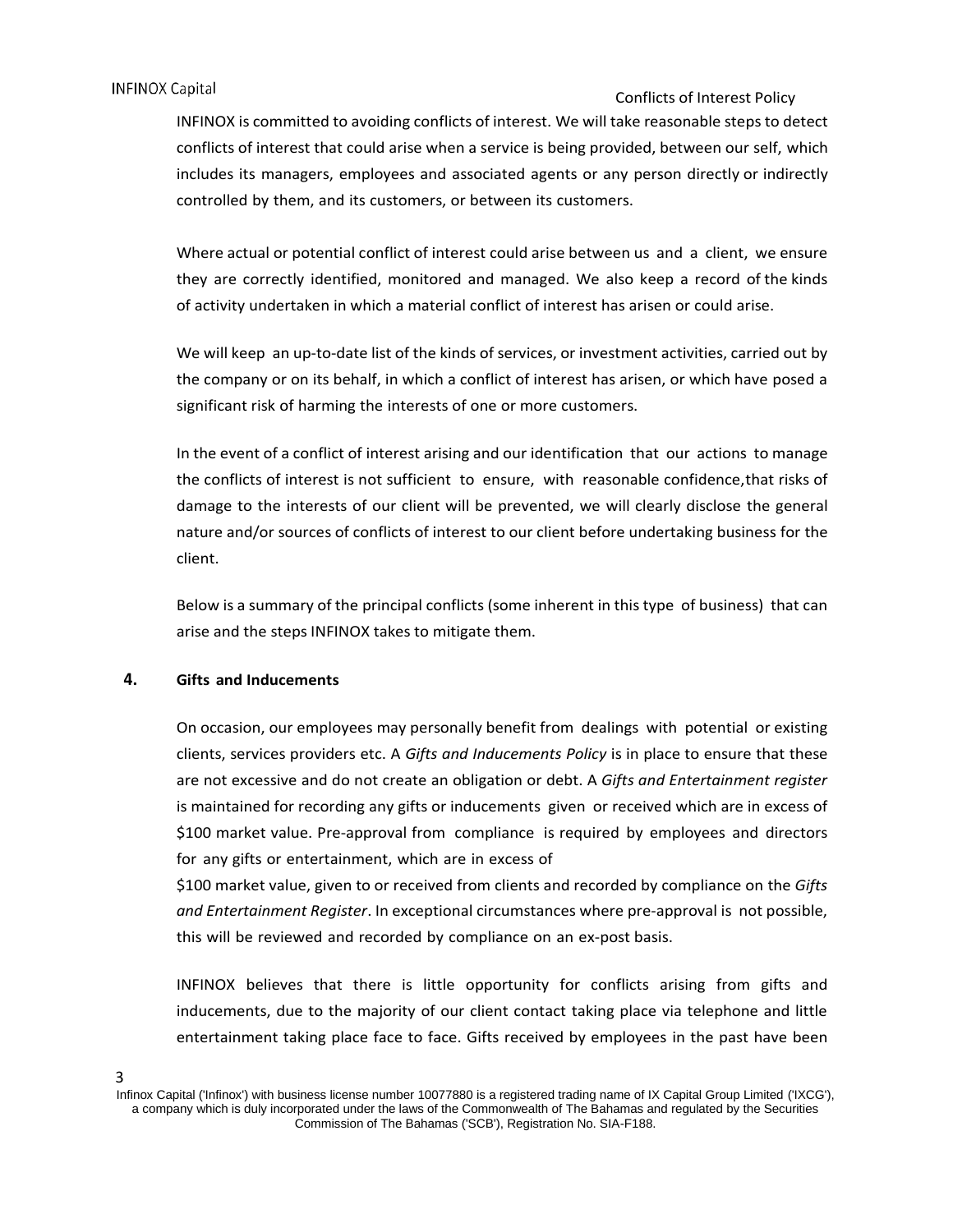#### **INFINOX Capital**

acceptable gifts such as a bottle of wine costing below the above threshold.

#### **5. Remuneration**

INFINOX strives to ensure our employees remain motivated whilst at the same time ensuring this remuneration scheme does not encourage inappropriate behaviour. INFINOX recognize this conflict and through our monitoring mechanisms remain alert to potential abuse.

We have a remuneration policy in place which demonstrates that the rewards are not in conflict with the interests of clients. We do not and will not offer remuneration packages that reward behaviour that disadvantages the interests of customers or members in our favour, or other clients. Staff will be rewarded on the basis of merit and long-term value- adding performance.

Back office staff compensation is not correlated to business performance. Instead the compensation is determined by the performance of the individual. Sales staff commission is structured to develop relationships with clients and offer a comprehensive service.

#### **6. Business Interests and Suitability**

In the event that, we or some other person connected with us may have an interest, relationship or arrangement that is material to the service, transaction or investment concerned or our employees may have an interest, relationship or arrangement whereby they act as a trustee, hold power of attorney on behalf of a client or act as a Director for a corporate client, we require our employees or other connected persons to declare any such interests to the compliance whenever the need arises.

To manage such conflicts, we require our employees to disclose Directorships and interests in other companies obliging them to disregard and disclose the interest, relationship or arrangement concerned.

Additionally, compliance conducts an annual staff attestation required by all employees of the above interests.

#### $\Delta$

Infinox Capital ('Infinox') with business license number 10077880 is a registered trading name of IX Capital Group Limited ('IXCG'), a company which is duly incorporated under the laws of the Commonwealth of The Bahamas and regulated by the Securities Commission of The Bahamas ('SCB'), Registration No. SIA-F188.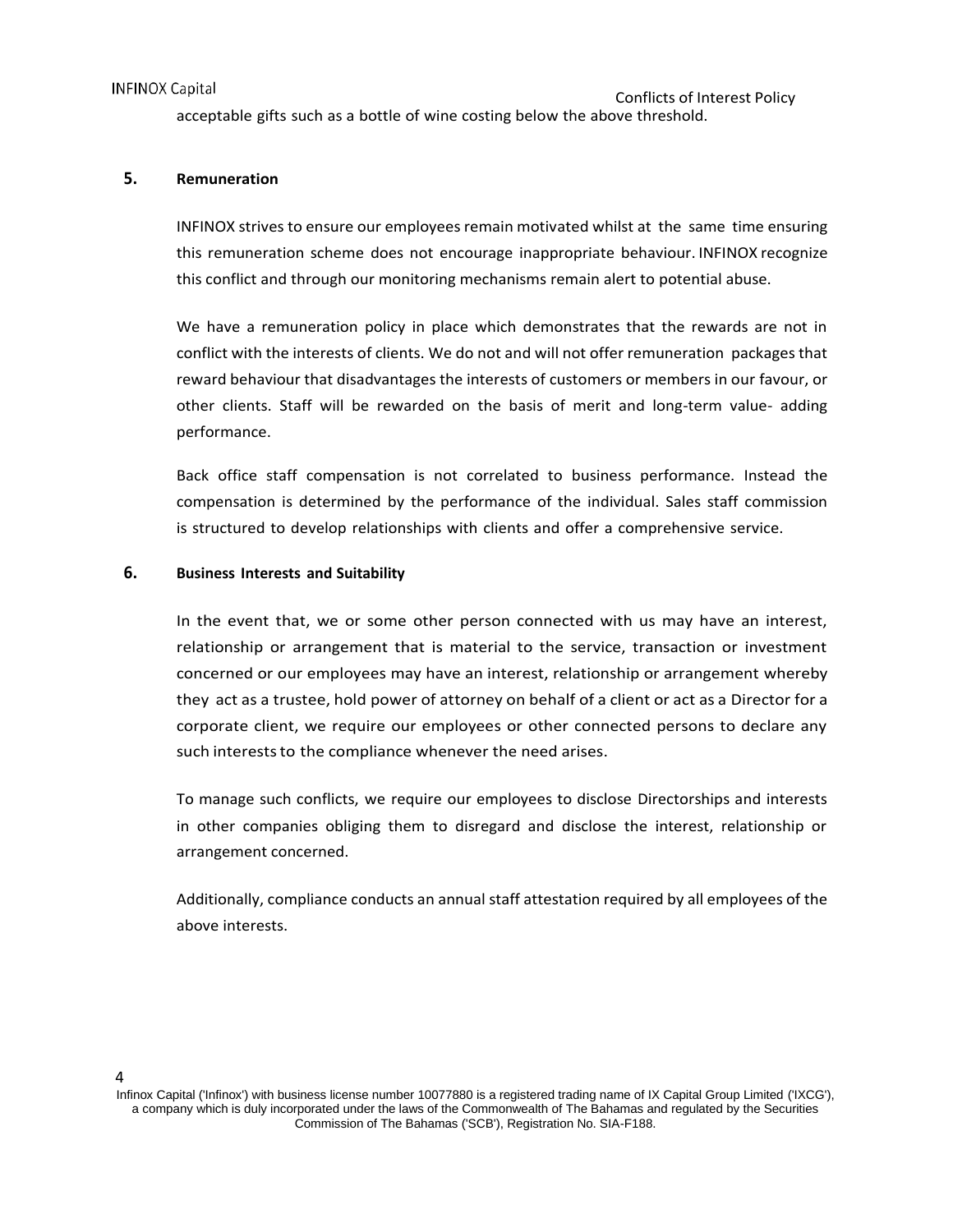5

#### **7. Record Keeping**

A conflicts of interest register is maintained to record the services and activities performed where a conflict has arisen or may arise. The conflicts of interest register is updated with a record of the kinds of service or activity carried out by on or INFINOX's behalf in which a conflict of interest that entails a material risk of damage to the interests of one or more clients has arisen or in the case of an ongoing service or activity may arise.

Copies of each Conflicts of Interest policy will be kept for at least 5 years after it is superseded. Compliance Registers will also be retained for at least 5 years.

#### **8. How to use this procedure**

Copies of file notes, compliance review feedback and any other documentation which relates to conflicts of interests is kept together with the Conflicts of Interest Register in the Compliance Registers file.

#### **9. Controlling Conflicts of Interest**

#### *STEP 1 – Identification of Conflicts of Interest*

For the purposes of identifying the types of conflict of interest that arise in the course of providing investment and ancillary services or a combination thereof and whose existence may damage the interests of a client, INFINOX takes into account, whether INFINOX or a relevant person or a person directly or indirectly linked by control to the firm, is in any of the following situations, whether as a result of providing investment or ancillary services or investment activities or otherwise:

- a. INFINOX or relevant person is likely to make a financial gain, or avoid a financial loss, at the expense of the client;
- b. INFINOX or relevant person has an interest in the outcome of a service provided to the client or of a transaction carried out on behalf of the client, which is distinct from the client's interest in that outcome;
- c. INFINOX or relevant person has a financial or other incentive to favour the interest of another client or group of clients over the interests of the client;
- d. INFINOX or relevant person carries on the same business as the client; and
- e. INFINOX or relevant person receives or will receive from a person other than the client an inducement in relation to a service provided to the client, in the form of monies, goods or services, other than the standard commission or fee for that service.

Infinox Capital ('Infinox') with business license number 10077880 is a registered trading name of IX Capital Group Limited ('IXCG'), a company which is duly incorporated under the laws of the Commonwealth of The Bahamas and regulated by the Securities Commission of The Bahamas ('SCB'), Registration No. SIA-F188.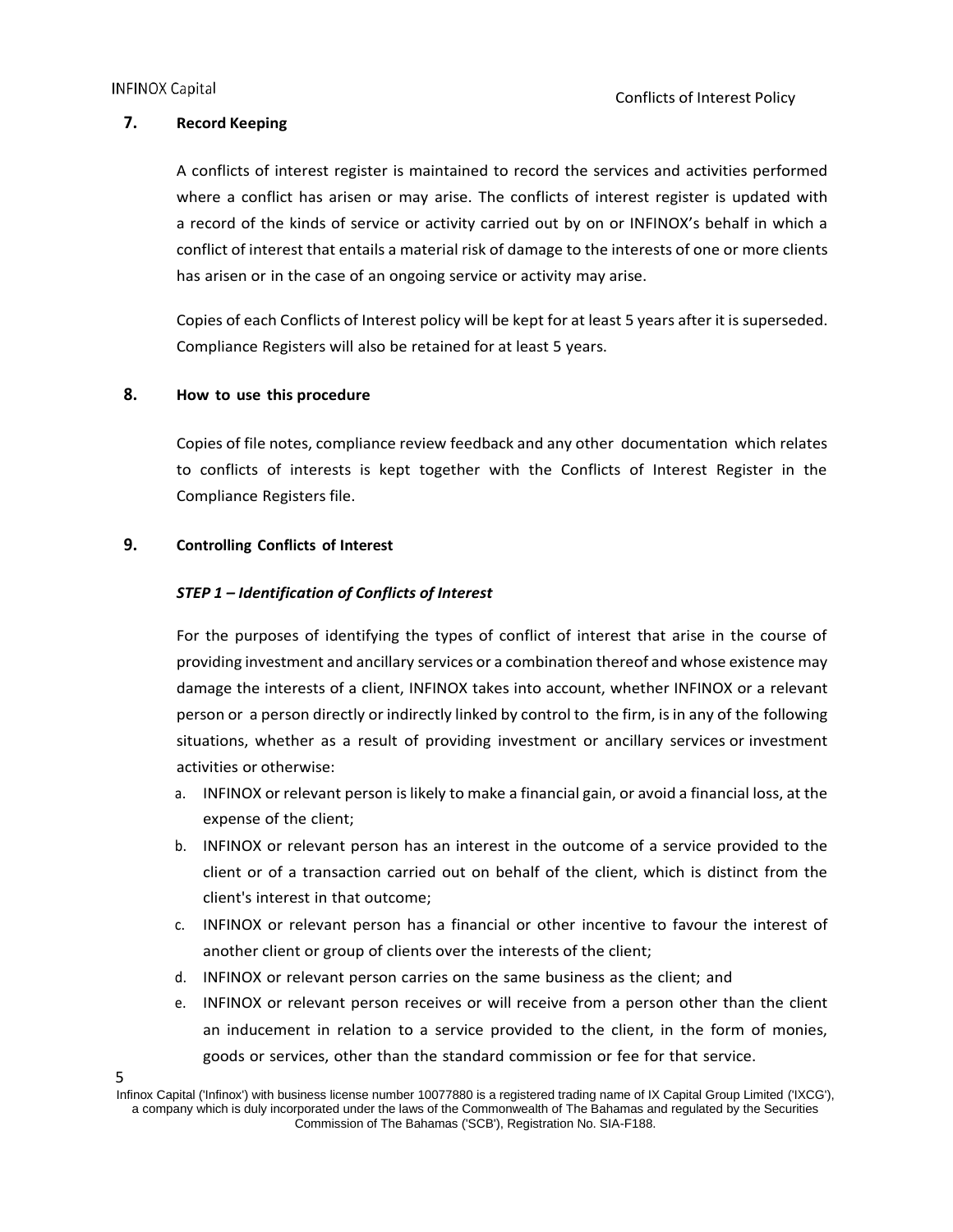#### *STEP 2 – Managing Conflicts of Interest*

The Company has set up internal policies, procedures and has an in-house Compliance Department that are responsible for identifying and managing potential conflicts of interests. Compliance will also update the relevant internal procedures and ensure compliance with such procedures.

INFINOX maintains and operates effective organizational and administrative procedures to manage and prevent the identified conflicts of interest from constituting or giving riseto a material risk of damage to the interests of its clients. INFINOX also undertakes ongoing monitoring of business activities to ensure that internal controls are appropriate.

The measures adopted are designed to ensure that relevant persons engaged in different business activities involving a conflict of interest carry on those activities at a level of independence appropriate to the size and activities of INFINOX, and to the materiality of the risk of damage to the interests of the client.

In general, the procedures and controls that the Company follows regarding conflicts of interest include the following measures to ensure the requisite degree of independence:

- a. Effective procedures to prevent or control the exchange of information between relevant persons engaged in activities involving a risk of a conflict of interest where the exchange of that information may harm the interests of one or more clients;
- b. The separate supervision of relevant persons whose principal functions involve carrying out activities on behalf of, or providing services to, clients whose interests may conflict,or who otherwise represent different interests that may conflict, including those of INFINOX;
- c. The removal of any direct link between the remuneration of relevant persons principally engaged in one activity and the remuneration of, or revenues generated by, different relevant persons principally engaged in another activity, where a conflict of interest may arise in relation to those activities;
- d. Measures to prevent or limit any person from exercising inappropriate influence over the way in which a relevant person carries out investment or ancillary services or activities;
- e. Measures to prevent or control the simultaneous or sequential involvement of a relevant person in separate investment or ancillary services or activities where such involvement may impair the proper management of conflicts of interest.

Some of these policies and procedures established to prevent Conflicts of Interests are

6

Infinox Capital ('Infinox') with business license number 10077880 is a registered trading name of IX Capital Group Limited ('IXCG'), a company which is duly incorporated under the laws of the Commonwealth of The Bahamas and regulated by the Securities Commission of The Bahamas ('SCB'), Registration No. SIA-F188.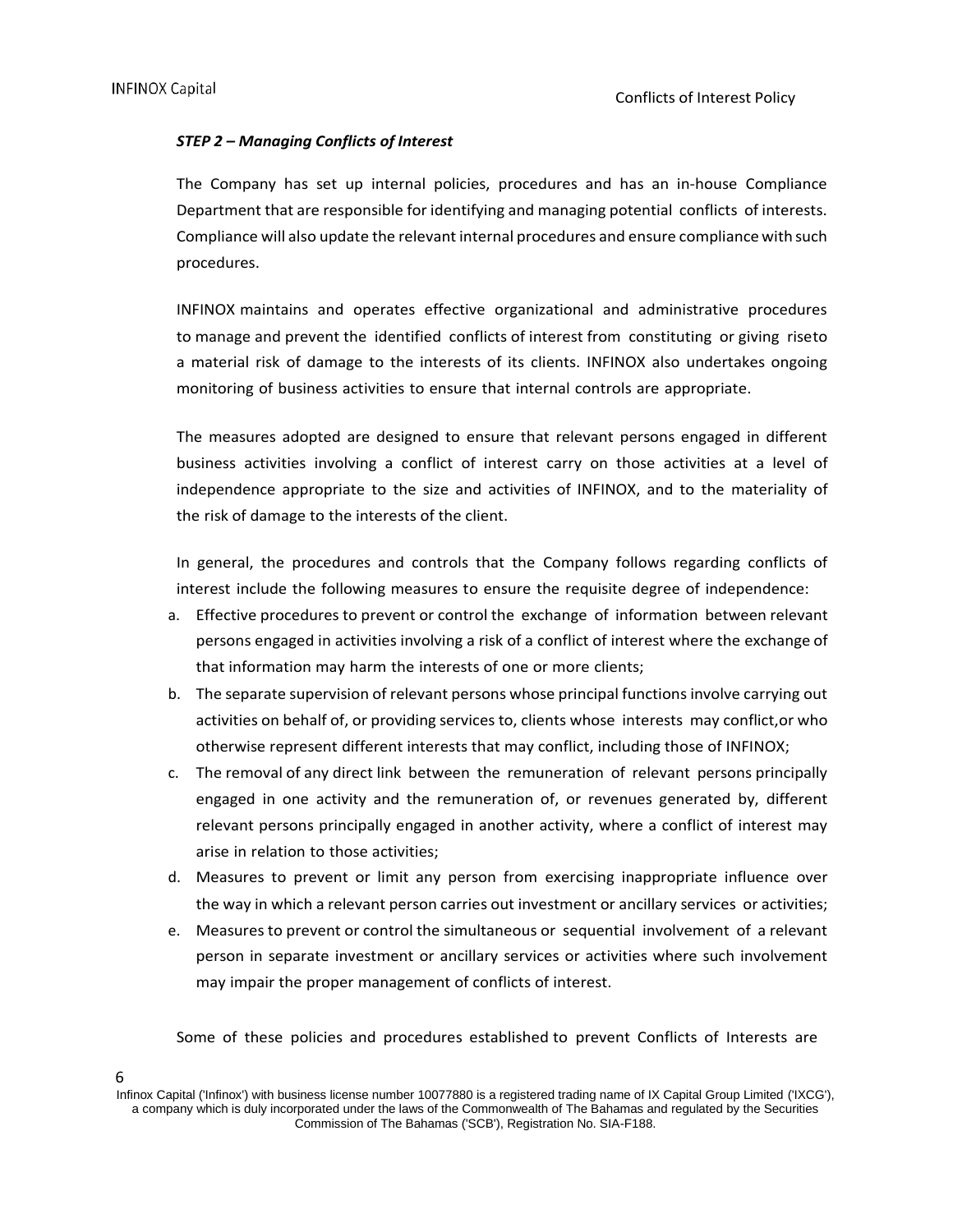#### **INFINOX Capital**

shown below:

- a. A dedicated conflicts of interest register for appropriate record keeping of all potential and actual conflicts. The Conflict of Interest Register is also tabled twice yearly at the monthly compliance committee meetings.
- b. Personal account dealing requirements applicable to relevant persons in relation to their own investments.
- c. Remuneration Policy rewards applicable to relevant persons in relation to how they are rewarded which are not in conflict with the interests of clients.
- d. A gifts and inducements log registering the solicitation, offer or receipt of certain benefits A gifts and inducements policy is maintained and designed to limit the conflict of interest arising from the giving and receiving of inducements.
- e. The prohibition of external business interests conflicting with our interests as far as INFINOX's officers and employees are concerned, unless board approval is provided.
- f. Establishment of in-house compliance department to monitor and report on the above to the Company's Board of Directors.
- g. Establishment of an in-house compliance committee that meets monthly to discuss possible conflict of interest, management of existing conflicts as well as any other regulatory requirements and monitoring conducted.

#### *STEP 3 – Disclosure*

7

Where arrangements made by INFINOX are not sufficient to ensure, with reasonable confidence, that risks of damage to the interests of the client will be prevented, INFINOX will, if it is aware of it, disclose the general nature and/or sources of conflicts of interest to a client prior to undertaking investment business for that client.

The disclosure will be made by way of a written notice and will include sufficient detail to enable the client to take an informed decision with respect to the service in the context of which the conflict of interest arises.

If the firm does not believe that disclosure is appropriate to manage the conflict, we may choose not to proceed with the transaction or matter giving rise to the conflict.

The Company reserves the right to review and/or amend its Policy and arrangements whenever it deems this appropriate.

Compliance must ensure that conflicts of interest records are up to date, and that conflicts

Infinox Capital ('Infinox') with business license number 10077880 is a registered trading name of IX Capital Group Limited ('IXCG'), a company which is duly incorporated under the laws of the Commonwealth of The Bahamas and regulated by the Securities Commission of The Bahamas ('SCB'), Registration No. SIA-F188.